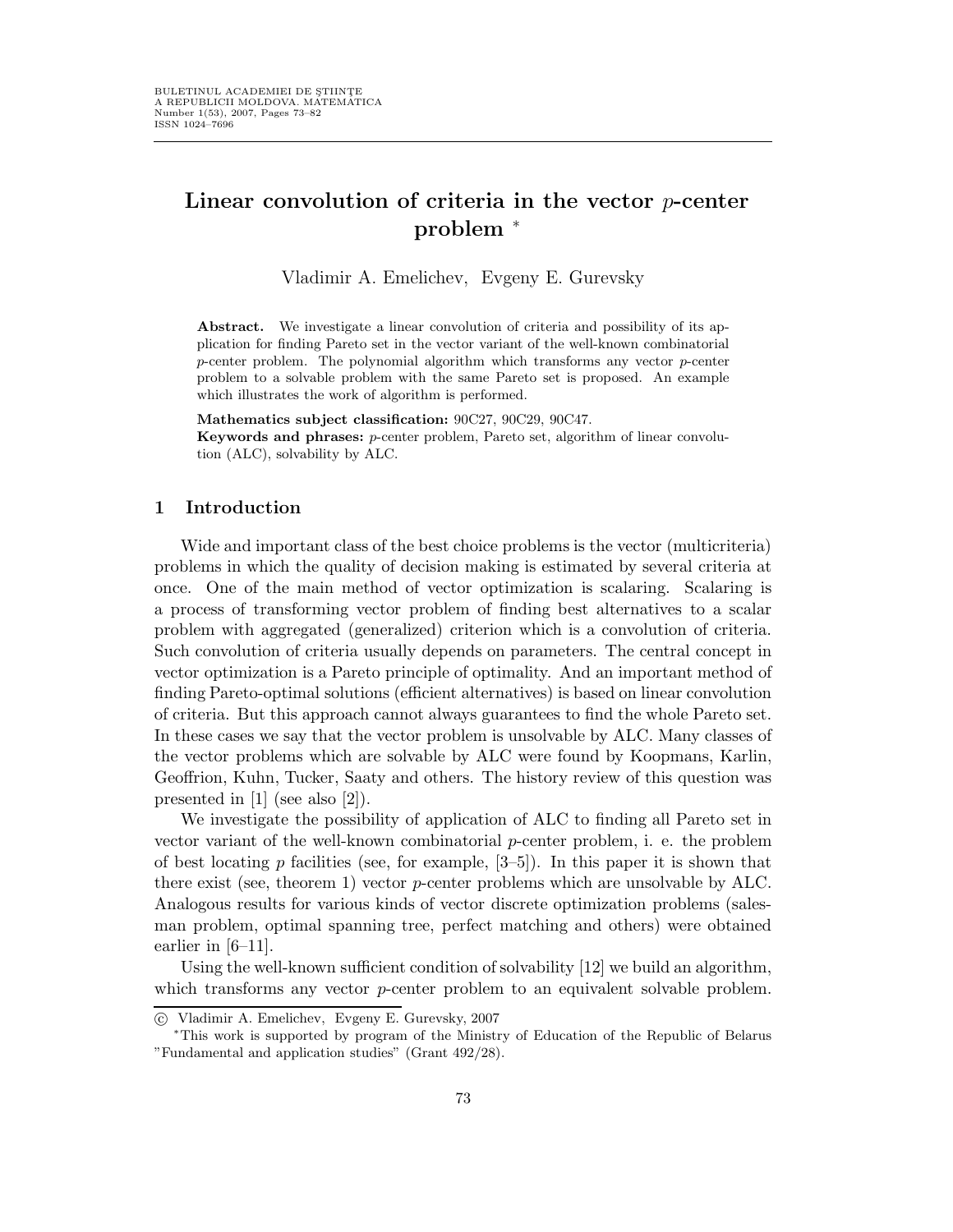Earlier in the works [12–15] similar algorithms were built for the vector trajectory problems with another kinds of partial criteria.

#### 2 Basic definitions and notations

We consider the vector (s-criteria) variant of the p-center problem. Let us use the following definitions:

 $N_m = \{1, 2, \ldots, m\}$  is the set of possible locating points of facilities (equipment, warehouses, providers etc.),

 $N_n$  is the set of clients,

 $D_k = [d_{ij}^k] \in \mathbf{R}^{m \times n}$  is a matrix of costs connected with delivery of product from point  $i \in N_m$  to point  $j \in N_n$  by criterion  $k \in N_s$ .

The vector  $D = (D_1, D_2, \ldots, D_s)$ , composed from matrices of costs, is called a system of costs.

Let  $1 \leq p \leq m-1$  and T be some system of nonempty subsets (*p*-centers) of the set  $N_m$  such that

$$
|t| = p, \quad \forall t \in T.
$$

As usual (see, for example,  $[10-14]$ ), all the elements of set T are called trajectories. We define the vector function on  $T$ :

$$
f(t, D) = (f_1(t, D_1), f_2(t, D_2), \dots, f_s(t, D_s)),
$$

where

$$
f_k(t, D_k) = \max_{j \in N_n} \min_{i \in t} d_{ij}^k \to \min_{t \in T}, \quad k \in N_s.
$$

The s-criteria (vector)  $m \times n$ -dimensional p-center problem is understood as the problem of finding Pareto set (the set of efficient trajectories)

$$
P^{s}(T,D) = \{ t \in T : \ \forall \ t' \in T \ \ (t \gtgtto_{D} t') \},
$$

where  $\sum_{D}$  is the negation of binary relation  $\sum_{D}$ , which specifies the Pareto principle of optimality:

$$
t \geq t' \Leftrightarrow f(t, D) \geq f(t', D) \& f(t, D) \neq f(t', D).
$$

This problem is denoted by  $Z_{m \times n}^s(T, D)$ . Scalar (single-criterion) problem  $Z_n^1$  $\frac{1}{m \times n}(T,$ D),  $D \in \mathbb{R}^{m \times n}$ , can be interpreted as an extremal problem on graphs or on networks. It consists in locating p facilities and assigning clients to them in order to minimize the maximum distance between a client and the facility to which it is assigned. If we want to optimize the location of  $p$  facilities by several criteria then it leads us to the above multicriteria variant of the p-center problem.

Following [7–9], the problem  $Z_{m \times n}^s(T, D)$ ,  $s \geq 2$ , is called solvable by ALC if

$$
P^s(T, D) = \Xi^s(T, D),
$$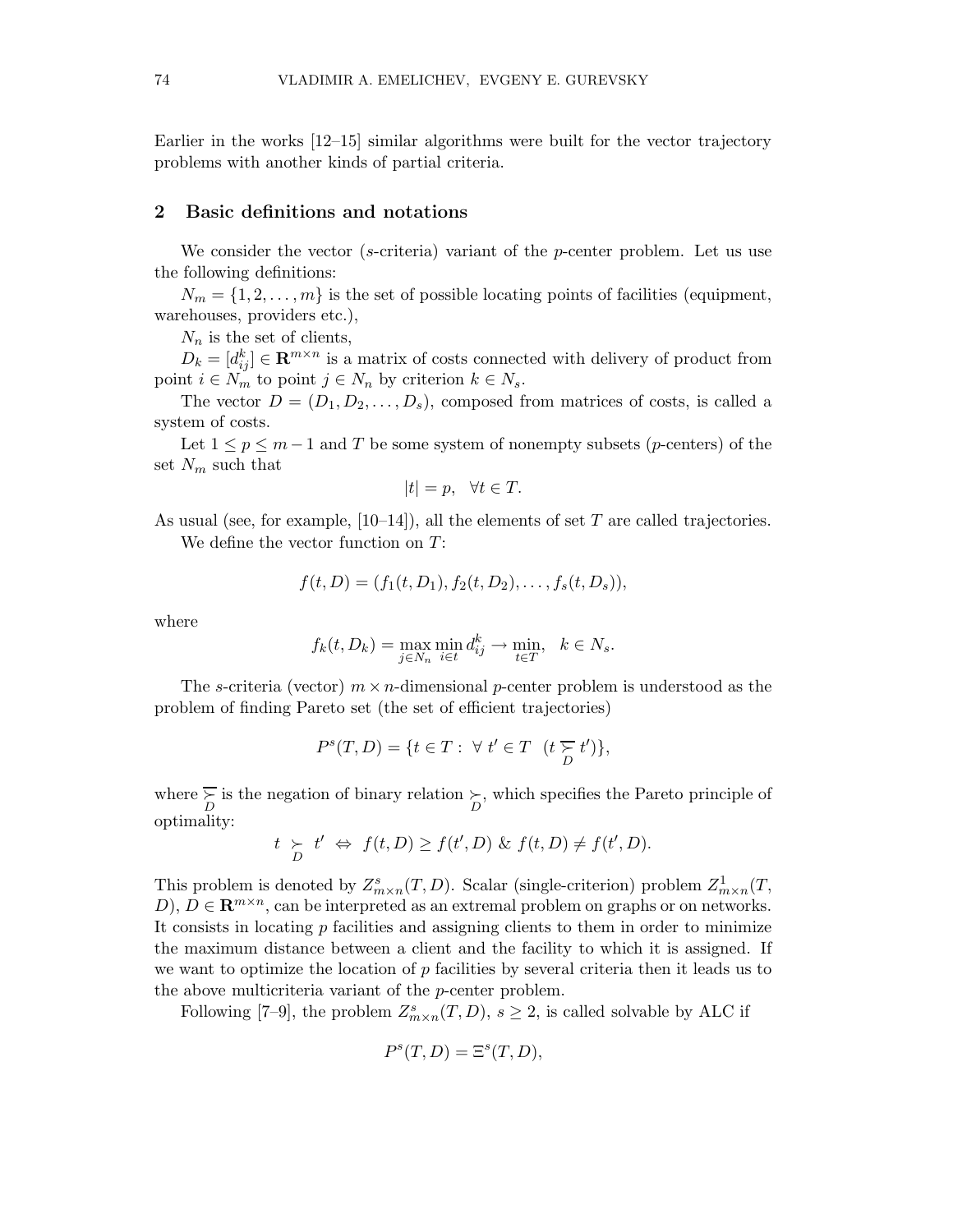where

$$
\Xi^{s}(T, D) = \bigcup_{\lambda \in \Lambda^{s}} T(\lambda),
$$

$$
\Lambda^{s} = \{\lambda = (\lambda_{1}, \lambda_{2}, \dots, \lambda_{s}) : \sum_{k=1}^{s} \lambda_{k} = 1, \ \lambda_{k} > 0, \ k \in N_{s}\},
$$

$$
T(\lambda) = \operatorname{Argmin}\{\langle \lambda, f(t, D) \rangle : t \in T\}
$$

and  $\langle \lambda, f(t, D) \rangle = \sum_{n=1}^{s}$  $\overline{k=1}$  $\lambda_k f_k(t, D_k)$  is a linear convolution of criteria  $f_k(t, D_k)$ ,  $k \in N_s$ .

Thus, the problem  $Z_{m\times n}^s(T,D)$  is solvable if for any efficient trajectory  $t^*\in$  $P^{s}(T, D)$  there exists a vector  $\lambda^{*} \in \Lambda^{s}$  such that

$$
\langle \lambda^*, f(t^*, D) \rangle = \min \{ \langle \lambda^*, f(t, D) \rangle : t \in T \},
$$

i. e. any trajectory  $t^* \in P^s(T, D)$  can be found as a solution of a scalar minimization problem with function which is a linear convolution of partial criteria with an appropriate vector  $\lambda^* \in \Lambda^s$ .

Otherwise, if there exists a trajectory  $t^* \in P^{s}(T, D)$  such that for any vector  $\lambda \in \Lambda^s$  the inequality

$$
\langle \lambda, f(t^*, D) \rangle > \min\{ \langle \lambda, f(t, D) \rangle : t \in T \}
$$

holds, then the problem  $Z_{m\times n}^s(T,D)$  is called unsolvable by ALC. It is evident, that in this case we have

$$
\Xi^s(T,D) \subset P^s(T,D).
$$

#### 3 Insolubility

The set of trajectories  $T$  is called primitive if the following two conditions hold: 1) there exist three pairwise different trajectories  $t_1$ ,  $t_2$  and  $t_3$  such that

$$
i \in t_i \setminus t^0, \quad i = 1, 2, 3,
$$

where

$$
t^0 = \bigcup_{1 \le r_1 < r_2 \le 3} (t_{r_1} \cap t_{r_2}),
$$

2) for any trajectory  $t \in T \setminus \{t_1, t_2, t_3\}$  the equality

$$
t\cap N_3=\emptyset
$$

holds.

Thus, in the case, where the set  $T$  is primitive, the number of possible locating points of facilities  $m \geq 4$ .

**Theorem 1.** For any primitive set of trajectories  $T$  there exists a system of costs D such that the p-center problem  $Z_{m\times n}^s(T, D)$ ,  $p \geq 1$ ,  $s \geq 2$ ,  $m \geq 4$ ,  $n \geq 1$ , is unsolvable by ALC.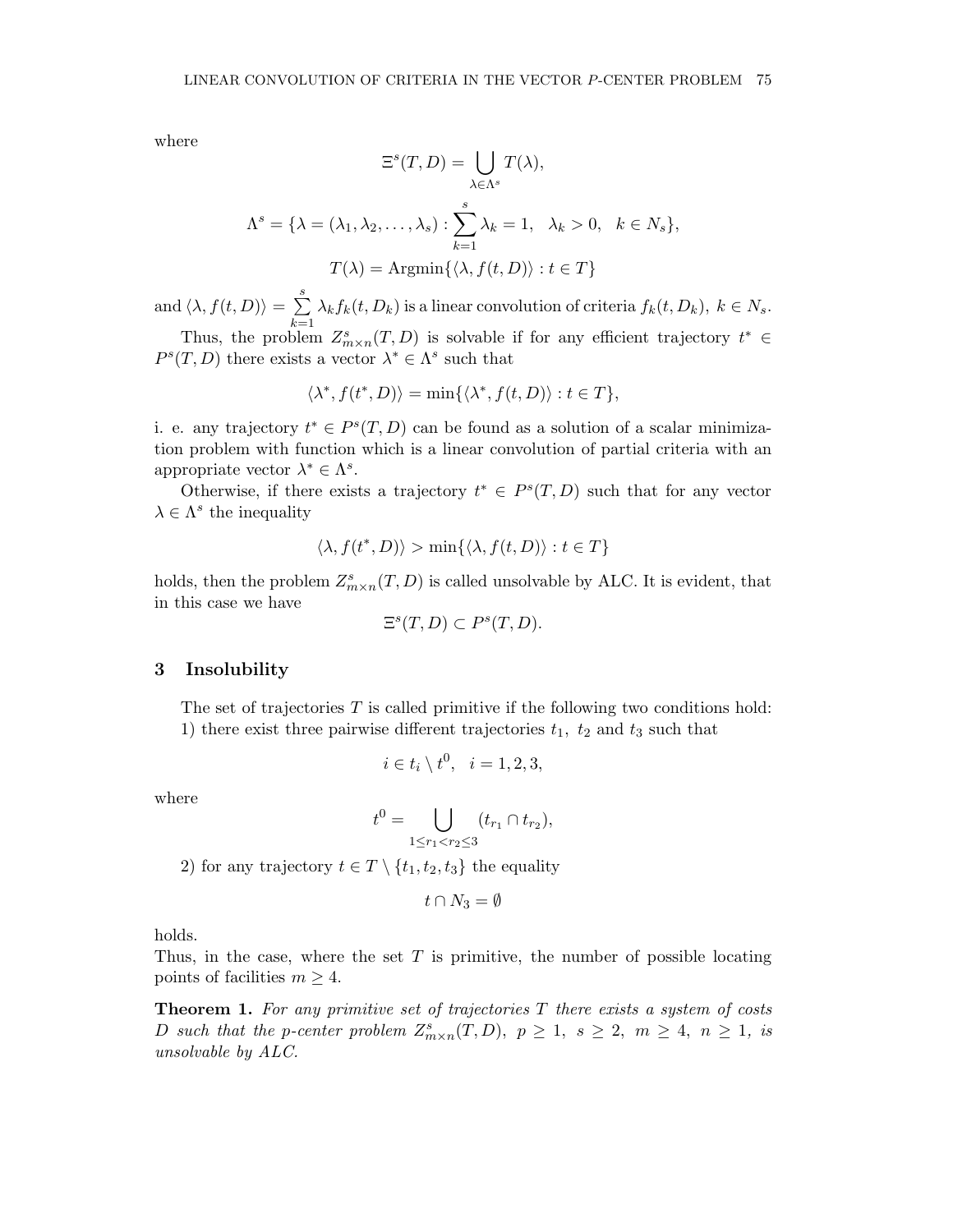**Proof.** First we consider the case where  $s = 2$ . Let  $t_1$ ,  $t_2$ ,  $t_3$  be the three trajectories of set T described above. Let the matrices  $D_k = [d_{ij}^k] \in \mathbb{R}^{m \times n}$ ,  $k = 1, 2$ , have the following form

$$
D_1=\left(\begin{array}{ccccc} 0 & 0 & \ldots & 0 \\ a & a & \ldots & a \\ b & b & \ldots & b \\ c & c & \ldots & c \\ \ldots & \ldots & \ldots & \ldots \\ c & c & \ldots & c \end{array}\right),\quad D_2=\left(\begin{array}{ccccc} a & a & \ldots & a \\ 0 & 0 & \ldots & 0 \\ b & b & \ldots & b \\ c & c & \ldots & c \\ \ldots & \ldots & \ldots & \ldots \end{array}\right),
$$

where  $c > a > b > a/2 > 0$ .

Then, taking into account the primitivity of set  $T$ , we obtain the vector evaluations of trajectories of T:

$$
f(t_1, D) = (0, a),
$$

$$
f(t_2, D) = (a, 0),
$$

$$
f(t_3, D) = (b, b),
$$

$$
f(t, D) = (c, c) \quad \forall \ t \in T \setminus \{t_1, t_2, t_3\}.
$$

Therefore we have  $P^2(T, D) = \{t_1, t_2, t_3\}$  and for any vector  $\lambda \in \Lambda^2$  the following relations hold

$$
\langle \lambda, f(t_3, D) \rangle = b > a/2 \ge \min\{\langle \lambda, f(t_i, D) \rangle : i = 1, 2\} \ge \min\{\langle \lambda, f(t, D) \rangle : t \in T\}.
$$
\n(1)

It follows that the theorem is valid in the case  $s = 2$ .

Finally, the theorem  $(s > 2)$  can be proved if the matrices  $D_1$  and  $D_2$  are the same as before, and

$$
D_k = D_2, \quad k \in 3, 4, \ldots, s.
$$

As a result we obtain the following vector evaluations of trajectories:

$$
f(t_1, D) = (0, a, a, ..., a) \in \mathbf{R}^s,
$$
  

$$
f(t_2, D) = (a, 0, 0, ..., 0) \in \mathbf{R}^s,
$$
  

$$
f(t_3, D) = (b, b, b, ..., b) \in \mathbf{R}^s,
$$
  

$$
f(t, D) = (c, c, ..., c) \in \mathbf{R}^s \quad \forall \ t \in T \setminus \{t_1, t_2, t_3\}.
$$

Therefore we have  $P^{s}(T, D) = \{t_1, t_2, t_3\}$  and any vector  $\lambda \in \Lambda^s$  satisfies relations  $(1).$ 

Theorem 1 has been proved.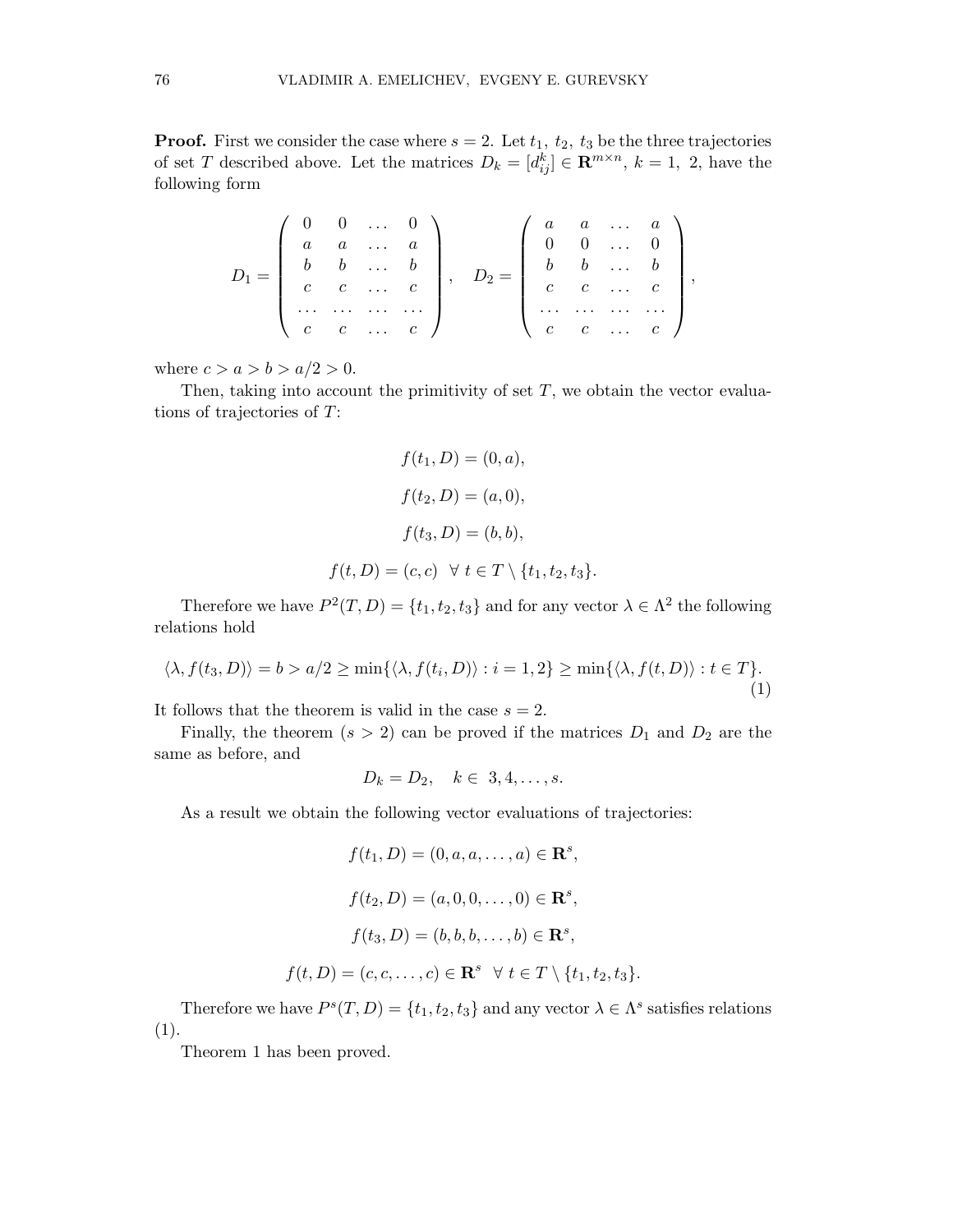## 4 Algorithm

Each of five stages of algorithm  $\Psi$ , which builds a transformed system of costs D consists of s steps  $(s \geq 2)$ .

**Stage 1.** Step  $k \in N_s$ . For any number  $j \in N_n$  we sort all the elements  $d_{ij}^k, i \in N_m$ , of j-th column of matrix  $D_k$ :

$$
d_{i_1j}^k \geq d_{i_2j}^k \geq \ldots \geq d_{i_mj}^k.
$$

**Stage 2.** Step  $k \in N_s$ . We delete all the elements of the following sequence from matrix  $D_k$ 

$$
d_{i_1j}^k, d_{i_2j}^k, \dots, d_{i_qj}^k, \ \ j \in N_n,\tag{2}
$$

where  $q = p - 1$ .

**Stage 3.** Step  $k \in N_s$ . We sort the rest of elements of matrix  $D_k$  in ascending order:

$$
b_1^k \le b_2^k \le \ldots \le b_u^k,\tag{3}
$$

where  $u = n(m - p + 1)$ . Of course, all the elements stay on the same places in matrix  $D_k$ .

**Stage 4.** Step  $k \in N_s$ . We transform the elements of (3) by the following recurring formula

$$
\tilde{b}_r^k = \begin{cases}\nb_r^k, & \text{if } r = 1, 2, \\
\tilde{b}_r^k, & \text{if } \Delta^k(r, r - 1) = 0, \ r = 3, 4, \dots, u, \\
b_r^k + s(\tilde{b}_{r-1}^k - \tilde{b}_1^k) + \tilde{b}_1^k, & \text{if } \Delta^k(r, r - 1) > 0, \ r = 3, 4, \dots, u,\n\end{cases} \tag{4}
$$

where  $\Delta^k(v, w) = b_v^k - b_w^k$ . As a result we obtain  $\tilde{b}_1^k$ ,  $\tilde{b}_2^k$ , ...,  $\tilde{b}_u^k$ .

**Stage 5.** Step  $k \in N_s$ . Instead of elements of sequence (2), deleted on the step 2, we write the number  $\tilde{b}_u^k + 1$ , i. e. for any  $j \in N_n$  we set

$$
\tilde{d}_{i_1j}^k = \tilde{d}_{i_2j}^k = \ldots = \tilde{d}_{i_qj}^k = \tilde{b}_u^k + 1.
$$

As a result of the work of the algorithm  $\Psi$  the system of costs D is replaced by  $\tilde{D} = (\tilde{D_1}, \tilde{D_2}, \dots, \tilde{D_s}),$  where  $\tilde{D}_k = [\tilde{d}_{ij}^k]_{m \times n}$ .

**Remark 1.** It is easy to see that for any number  $k \in N_s$  and for any trajectory t, the inequality  $f_k(t, \tilde{D}_k) < \tilde{b}_u^k + 1$  holds.

## 5 Substantiation of algorithm

First we prove that the obtained vector problem  $Z_{m\times n}^s(T, \tilde{D})$  is solvable by ALC. To prove this we use the known sufficient condition of solvability for the vector discrete problems [12] and formulate it in the form convenient for us. Let us introduce a new definition.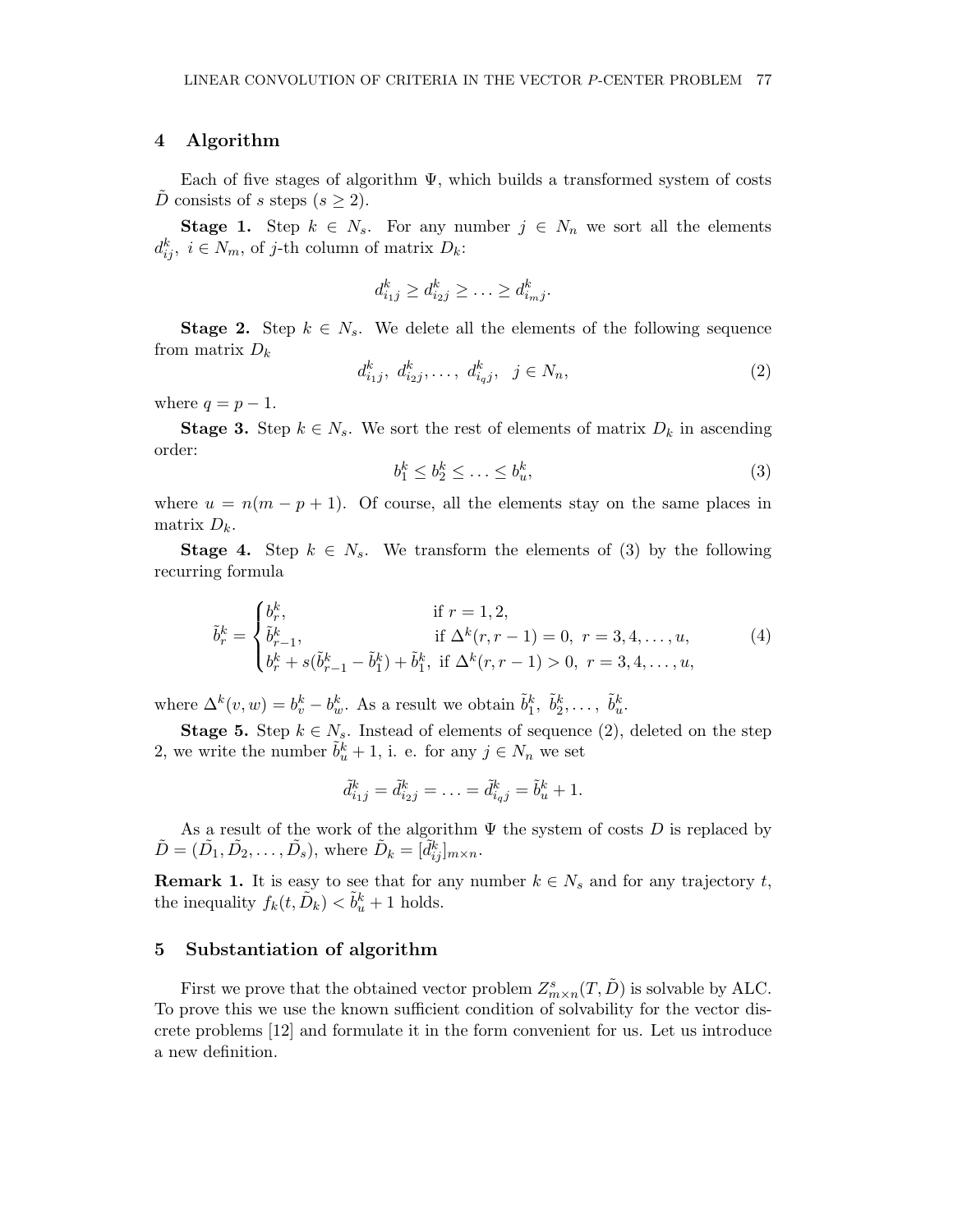For any natural numbers  $s \geq 2$  and  $h \geq 1$  the set composed of h pairwise different numbers is called  $(s, h)$ -regular if after sorting these numbers in ascending order

$$
a_1 < a_2 < \ldots < a_h
$$

under  $h \geq 3$  the inequalities

$$
s \cdot \delta(r+1,1) \le \delta(r+2,1), \ r \in N_{h-2}
$$

hold, where  $\delta(u, v) = a_u - a_v$ .

**Remark 2.** It is evident that for any  $s \geq 2$  the set composed of one or two different numbers is  $(s, 1)$ - or  $(s, 2)$ -regular, respectively.

In these terms for any s-criteria discrete problem  $Z^s$ 

$$
f_k(t) \to \min_{t \in T}, \quad k \in N_s,
$$

where  $s \geq 2$ ,  $f_k(t) \in \mathbb{R}$ ,  $|T| < \infty$ , the following known sufficient condition of solvability is valid.

**Theorem 2.** ([12]) If for any number  $k \in N_s$  the set, composed of  $h(k)$  different values of k-th partial criterion  $f_k(t)$  on the set T, is  $(s, h(k))$ -regular, then the problem  $Z^s$  is solvable by  $ALC$ .

It is easy to see that for any number  $k \in N_s$  the set of  $h(k)$  different numbers of sequence

$$
\tilde{b}_1^k, \ \tilde{b}_2^k, \ldots, \ \tilde{b}_u^k,
$$

obtained as a result of the Stage 4 of algorithm  $\Psi$ , is  $(s, h(k))$ -regular. Hence, taking into account Remark 1, we conclude that the set of  $h'(k)$   $(h'(k) \leq h(k))$  different values of the k-th criterion  $f_k(t, \tilde{D}_k)$  on the set T is  $(s, h'(k))$ -regular, and therefore in view of Theorem 2 the problem  $Z_{m \times n}^s(T, \tilde{D})$  is solvable by ALC.

Taking into account algorithm  $\Psi$ , we conclude that for any two trajectories t and  $t'$  the following formula

$$
t \underset{D}{\succ} t' \Leftrightarrow t \underset{\widetilde{D}}{\succ} t',
$$

holds, which implies that the vector problems  $Z_{m\times n}^s(T, D)$  and  $Z_{m\times n}^s(T, \tilde{D})$  are equivalent, i. e. the equality  $P^{s}(T,D) = P^{s}(T,\tilde{D})$  is valid.

It is easy to see that the complexity of Stages 1 and 2 of algorithm  $\Psi$  is  $O(snm \log_2 m)$ . Since the Stage 3 is a multi-way merging of ordered numerical sequences then the complexity of Stage 3 is  $O(sn(m-p+1)\log_2 n)$  (see, for example [16]). The complexity of Stages 4 and 5 of algorithm  $\Psi$  are  $O(\text{sn}(m - p + 1))$ and  $O(sn(p-1))$  respectively.

Summarizing the said above, we conclude that the following theorem holds.

**Theorem 3.** The algorithm  $\Psi$  transforms any vector p-center problem  $Z_{m\times n}^s(T, \mathcal{L}_m)$ D),  $s \geq 2$ , to the equivalent p-center problem  $Z_{m \times n}^s(T, \tilde{D})$ , which is solvable by ALC, moreover the complexity of algorithm  $\Psi$  is  $O(sn(m \log_2 m + (m-p+1) \log_2 n)).$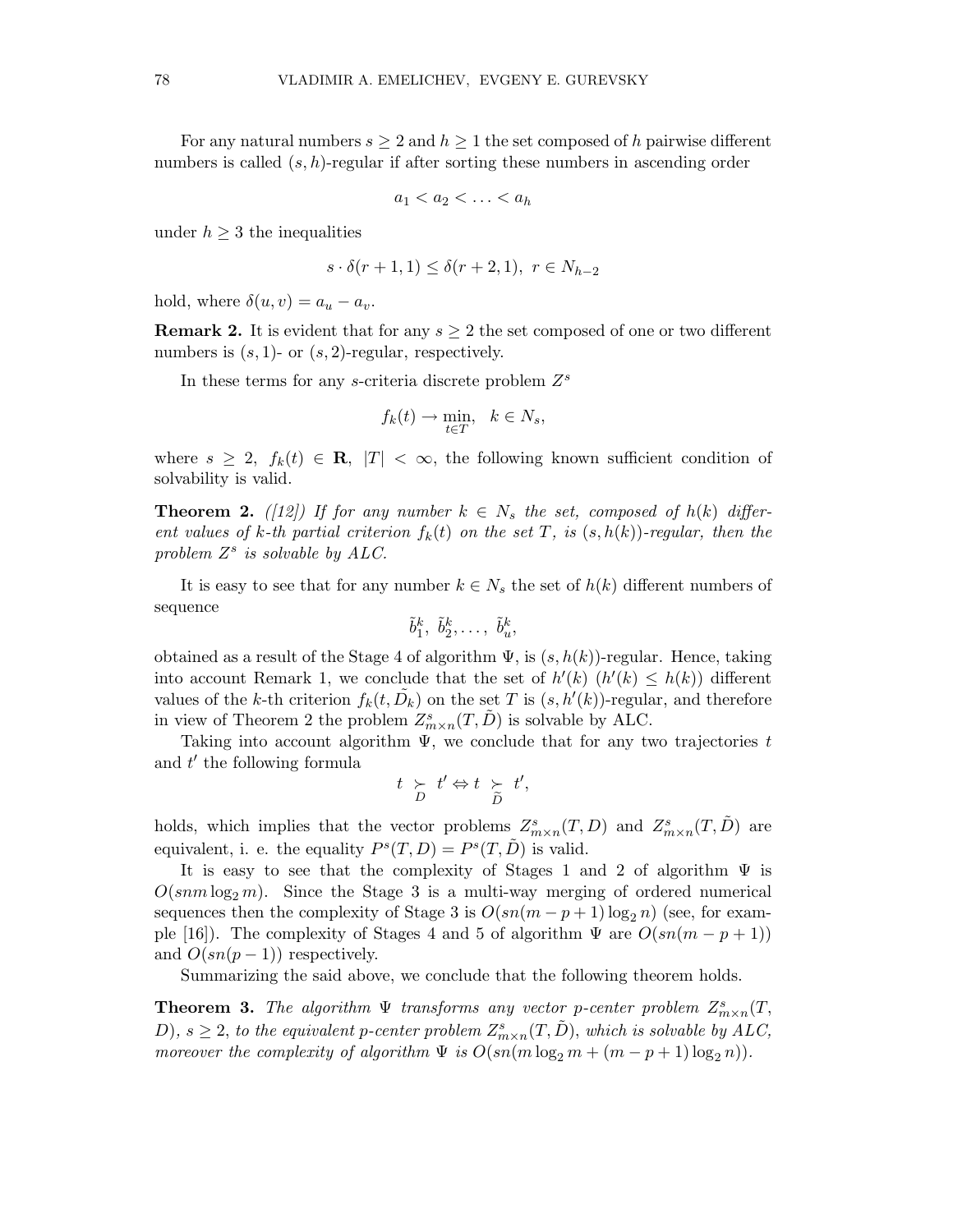In view of Remark 2 Theorem 3 implies

**Corollary 4.** The problem  $Z_{m \times n}^s(T, D)$  is solvable by ALC if for any  $k \in N_s$  the inequality  $h(k) \leq 2$  holds.

In the partial case, where  $p = 1$ , the complexity of algorithm  $\Psi$  is  $O(smn \log_2 mn)$ .

# 6 Example

We consider 2-criteria 2-center problem with  $5 \times 2$ -dimension, i. e.  $s = 2$ ,  $p =$ 2,  $m = 5$ ,  $n = 2$ . Let  $T = \{t_1, t_2, t_3, t_4\}$ ,  $t_1 = \{1, 2\}$ ,  $t_2 = \{2, 3\}$ ,  $t_3 = \{3, 4\}$ ,  $t_4 =$  $\{4,5\},\ D=(D_1,D_2),$ 

$$
D_1 = \left(\begin{array}{cc} 4 & 0 \\ 0 & 6 \\ 6 & 4 \\ 10 & 2 \\ 8 & 1 \end{array}\right), \quad D_2 = \left(\begin{array}{cc} 2 & 6 \\ 1 & 10 \\ 0 & 4 \\ 8 & 0 \\ 10 & 3 \end{array}\right).
$$

Then the problem  $Z_{5\times 2}^2(T, D)$  has the following vector evaluations of trajectories

$$
f(t_1, D) = (0, 6),
$$

$$
f(t_2, D) = (4, 4),
$$

$$
f(t_3, D) = (6, 0),
$$

$$
f(t_4, D) = (8, 8).
$$

It is easy to see that  $P^2(T,D) = \{t_1, t_2, t_3\}$ , and the problem  $Z_{5\times 2}^2(T,D)$  is unsolvable, because for any vector  $\lambda \in \Lambda^2$  we have

$$
\langle \lambda, f(t_2, D) \rangle = 4 > 3 \ge \min\{\langle \lambda, f(t_i, D) \rangle : i \in N_4\},\
$$

i. e.  $t_2 \notin \Xi^2(T, D)$ .

Using algorithm  $\Psi$ , we transform the system of costs D to  $\tilde{D} = {\{\tilde{D}_1, \tilde{D}_2\}}$ .

**Stage 1.** Let us sort all the elements of each column for each matrix  $D_1$  and  $D_2$  in ascending order

$$
D_1 = \left(\begin{array}{cc} 4^2 & 0^1 \\ 0^1 & 6^5 \\ 6^3 & 4^4 \\ 10^5 & 2^3 \\ 8^4 & 1^2 \end{array}\right), \quad D_2 = \left(\begin{array}{cc} 2^3 & 6^4 \\ 1^2 & 10^5 \\ 0^1 & 4^3 \\ 8^4 & 0^1 \\ 10^5 & 3^2 \end{array}\right).
$$

**Stage 2.** Delete from each column of matrices  $D_1$  and  $D_2$  one  $(q = p - 1 = 1)$ maximal number: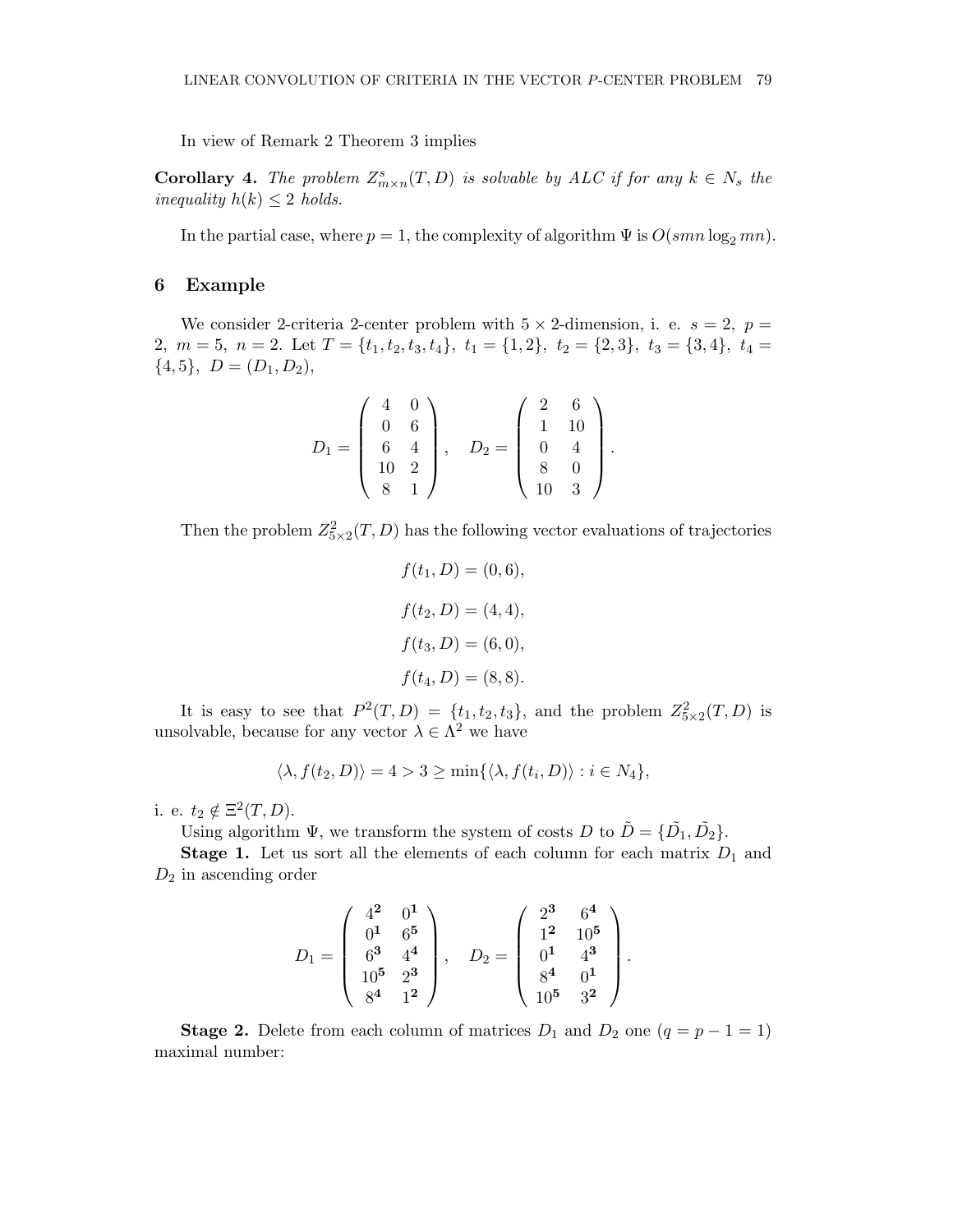$$
D_1 = \begin{pmatrix} 4^2 & 0^1 \\ 0^1 & 0 \\ 6^3 & 4^4 \\ 2^3 & 0^1 \end{pmatrix}, \quad D_2 = \begin{pmatrix} 2^3 & 6^4 \\ 1^2 & 0 \\ 0^1 & 4^3 \\ 8^4 & 0^1 \\ 3^2 & 0 \end{pmatrix}
$$

.

**Stage 3.** Sort the rest of elements of each matrices  $D_1$  and  $D_2$  in ascending order, and put them in matrices  $\mathcal{B}_1$  and  $\mathcal{B}_2,$  respectively:

$$
D_1 = \begin{pmatrix} 4^2 & 0^1 \\ 0^1 & 0 \\ 6^3 & 4^4 \\ 2^3 & 0 \\ 8^4 & 1^2 \end{pmatrix}, \quad D_2 = \begin{pmatrix} 2^3 & 6^4 \\ 1^2 & 0 \\ 0^1 & 4^3 \\ 8^4 & 0^1 \\ 3^2 & 0 \end{pmatrix},
$$
  
\n
$$
B^1 = (b_1^1, b_2^1, \dots, b_8^1) = (0, 0, 1, 2, 4, 4, 6, 8),
$$
  
\n
$$
B^2 = (b_1^2, b_2^2, \dots, b_8^2) = (0, 0, 1, 2, 3, 4, 6, 8).
$$

**Stage 4.** Transform the numbers of matrices  $B_1$  and  $B_2$  according to the formula (4):

$$
\tilde{B}^1 = (\tilde{b}_1^1, \tilde{b}_2^1, \dots, \tilde{b}_8^1) = (0, 0, 1, 4, 12, 12, 30, 68),
$$
  

$$
\tilde{B}^2 = (\tilde{b}_1^2, \tilde{b}_2^2, \dots, \tilde{b}_8^2) = (0, 0, 1, 4, 11, 26, 58, 124).
$$

**Stage 5.** In each column of matrix  $D_1$  on the deleted number place (Stage 2) we put the number

$$
\tilde{b}^1_u + 1 = \tilde{b}^1_8 + 1 = 69,
$$

and in each column of matrix  $D_2$  we put the number

$$
\tilde{b}_u^2 + 1 = \tilde{b}_8^2 + 1 = 125.
$$

As a result we obtain the problem  $Z_{5\times 2}^2(T,\tilde{D})$ , where

$$
\tilde{D}_1 = \begin{pmatrix} 12 & 0 \\ 0 & 69 \\ 30 & 12 \\ 69 & 4 \\ 68 & 1 \end{pmatrix}, \quad \tilde{D}^2 = \begin{pmatrix} 4 & 58 \\ 1 & 125 \\ 0 & 26 \\ 124 & 0 \\ 125 & 11 \end{pmatrix}.
$$

Since

$$
f(t_1, \tilde{D}) = (0, 58),
$$
  
\n
$$
f(t_2, \tilde{D}) = (12, 26),
$$
  
\n
$$
f(t_3, \tilde{D}) = (30, 0),
$$
  
\n
$$
f(t_4, \tilde{D}) = (68, 124),
$$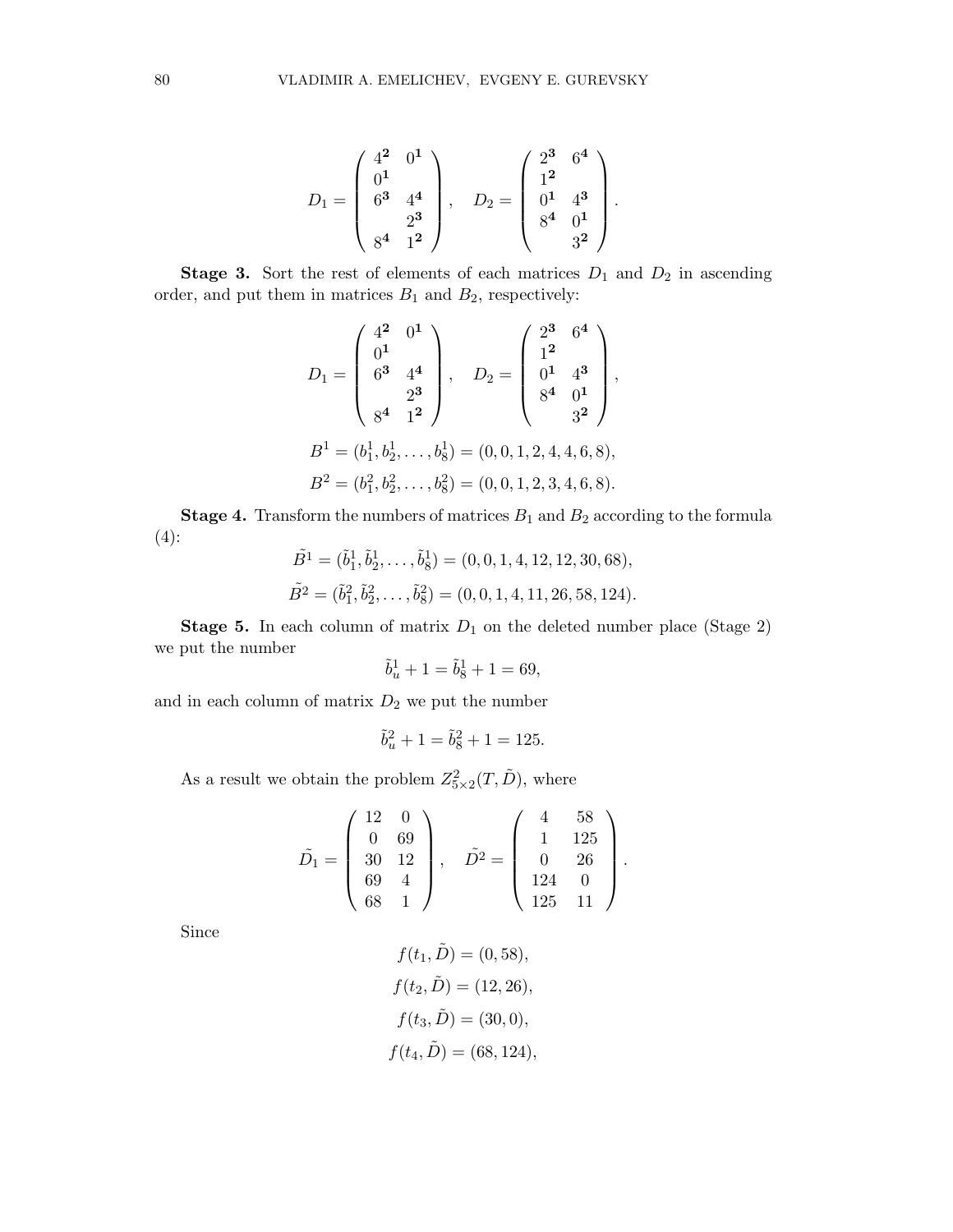we have  $P^2(T,D) = P^2(T,\tilde{D})$ , i. e. the problems  $Z_{5\times 2}^2(T,D)$  and  $Z_{5\times 2}^2(T,\tilde{D})$  are equivalent. Moreover, suppose

$$
\lambda^{1} = (0.9, 0.1),
$$
  
\n
$$
\lambda^{2} = (0.6, 0.4),
$$
  
\n
$$
\lambda^{3} = (0.1, 0.9),
$$

we obtain

$$
\langle \lambda^1, f(t_1, \tilde{D}) \rangle = \min \{ \langle \lambda^1, f(t_i, \tilde{D}) \rangle : i \in N_4 \} = 5.8,
$$
  

$$
\langle \lambda^2, f(t_2, \tilde{D}) \rangle = \min \{ \langle \lambda^2, f(t_i, \tilde{D}) \rangle : i \in N_4 \} = 17.6,
$$
  

$$
\langle \lambda^3, f(t_3, \tilde{D}) \rangle = \min \{ \langle \lambda^3, f(t_i, \tilde{D}) \rangle : i \in N_4 \} = 3.
$$

Hence,  $P^2(T, \tilde{D}) = \Xi^2(T, \tilde{D})$ , i. e. the problem  $Z^2_{5\times 2}(T, \tilde{D})$  is solvable by ALC.

### References

- [1] Podinovsky V.V., Nogin V.D. Pareto-optimal solutions of multiobjective problems. Moscow, Nauka, 1982 (in Russian).
- [2] Nogin V.D. Decision making in multiobjective medium. Quantitative approach. Moscow, Fizmatlit, 2002 (in Russian).
- [3] CHRISTOFIDES N. Graph theory. An algorithmic approach. Academic Press, New York– London–San Francisco, 1975.
- [4] ZAMBITSKI D.K., LOZOVANU D.D. Algorithms for solving network optimization problems. Kishinev, Shtiintsa, 1983 (in Russian).
- [5] Daskin M. Network and discrete location. Wiley, New York, 1995.
- [6] Emelichev V.A., Perepeliza V.A. A multiobjective problems on the spanning trees of a graph. Soviet Math. Dokl., 1988, 37, N 1, p. 114–117.
- [7] Emelichev V.A., Perepeliza V.A. Complexity of vector optimization problems on graphs. Optimization, 1991, 22, N 6, p. 903–918.
- [8] Emelichev V.A., Perepeliza V.A. On insolubility of the vector problems on graphs by the algorithms of linear convolution. IV Tiraspol symposium of general topology and its applications. Kishinev, 1991, p. 82–83 (in Russian).
- [9] Emelichev V.A., Perepeliza V.A. Complexity of discrete multicriteria problems. Discrete Math. Appl., 1994, 4, N 2, p. 89–117.
- [10] Emelichev V.A., Kravtsov M.K. On the unsolvability of vector discrete optimization problems on systems of subsets in the class of algorithms involving linear convolution of criteria. Russian Acad. Sci. Dokl. Math., 1994, 49, N 1, p. 6–9.
- [11] Emelichev V.A., Kravtsov M.K. Problems of discrete vector optimization on systems of subsets which cannot be solved using a linear convolution algorithm. Comp. Maths. Math. Phys., 1994, 34, N 7, p. 933–942.
- [12] Kravtsov M.K., Yanushkevich O.A. Solvability of the vector problem by the linear criteria convolution algorithm. Mathematical notes. 1997, 62, N 4, p. 420–425.
- [13] EMELICHEV V.A., KRAVTSOV M.K., YANUSHKEVICH O.A. Solvability of a class of discrete vector problems by the algorithm of linear convolution of criteria. Comp. Maths. Math. Phys., 1997, 37, N 11, p. 1362–1365.